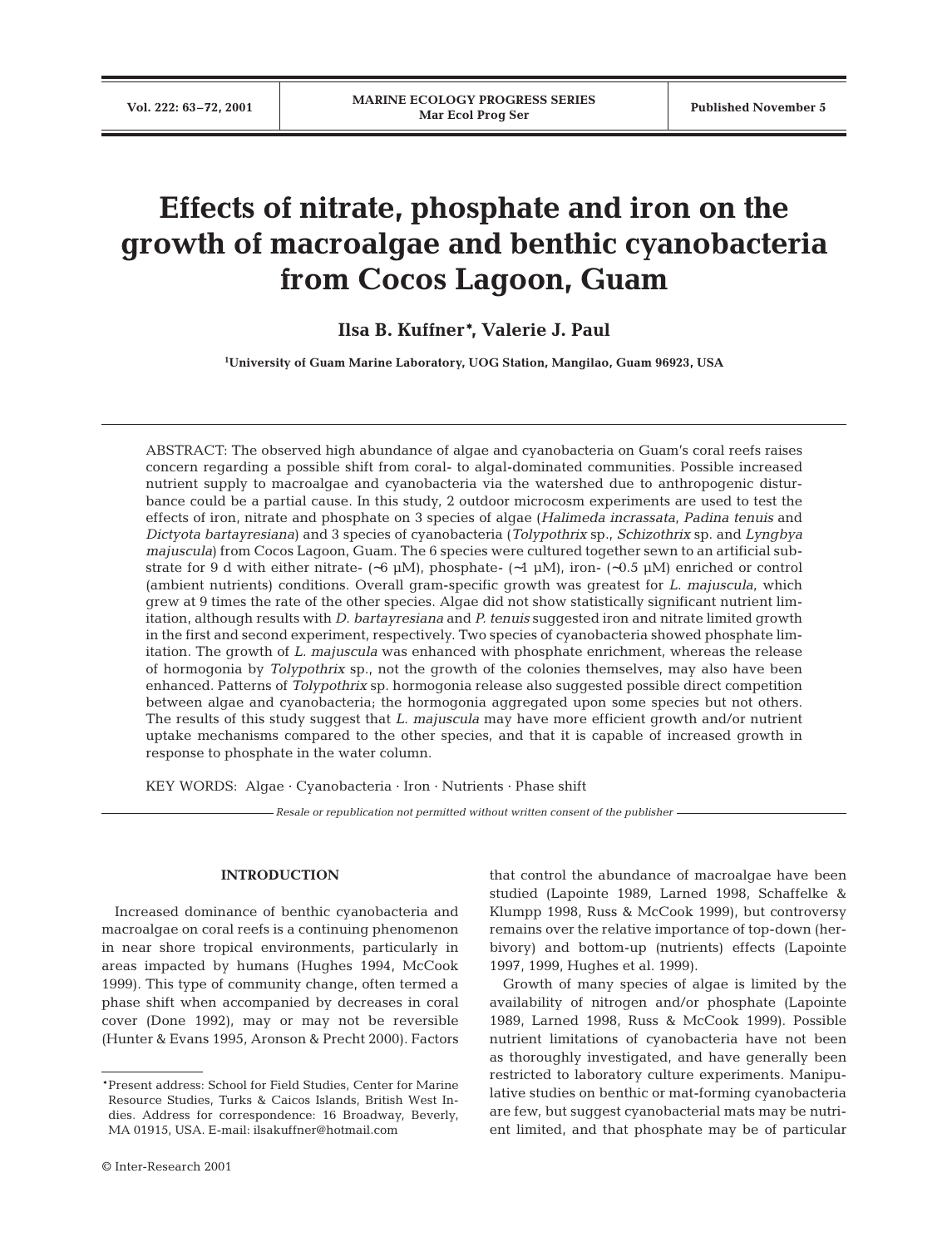importance (Fong et al. 1993a,b). Nutrient-enhanced (mixed N and P) cyanobacterial growth was also observed by Miller et al. (1999).

Historically, cyanobacteria have been grouped with 'turf algae' and subsequently underrepresented in ecological studies. Coral reef cyanobacteria are often small, cryptic and hard to collect, and the taxonomy is in a state of confusion (Littler & Littler 2000). Despite their being lumped together in ecological studies, there is little reason to expect cyanobacteria and algae to respond to environmental variables in a similar fashion. Many marine cyanobacteria can fix nitrogen; thus, cyanobacterial abundance may be limited by the availability of other nutrients, such as iron and phosphorus, both of which are required for the synthesis of nitrogenase (Paerl 1990). The physiological ecology of cyanobacteria differs from that of algae in many ways. The presence of oxygen inactivates nitrogenase, requiring that photosynthesis and nitrogen fixation is separated either in space or time. Some cyanobacteria localize nitrogenase within heterocysts (specialized thick-walled cells where no photosynthesis takes place), but many filamentous cyanobacteria do not have these specialized structures. Non-heterocystous nitrogen-fixing species have developed ways of compartmentalizing nitrogen fixation within the central regions of the trichomes (Janson et al. 1994), while others have strong diel patterns where photosynthetically derived oxygen suppresses nitrogen fixation during the day and nitrogenase is active at night (Paerl et al. 1996). In addition, cyanobacteria have specialized iron-uptake mechanisms involving the production of low molecular weight compounds called siderophores that are secreted to scavenge iron from the water column (Wilhelm & Trick 1994). Iron limitation has been demonstrated for the pelagic *Trichodesmium* spp. (Rueter et al. 1990, Paerl et al. 1994). *Anabaena variabilis* and *Anacystis nidulans* in culture have been shown to produce siderophores in nitrogen-limited conditions, but not in nitrogen-replete conditions (Kerry et al. 1988), suggesting that iron may be limiting only during phases of low nitrogen availability. The possibility of nutrient limitation among benthic filamentous cyanobacteria on coral reefs has not been examined to date.

Competition for space and nutrients may occur between and among different species of benthic cyanobacteria and macroalgae on coral reefs. Thacker & Paul (in press) have shown that the abundance of *Oscillatoria margaritifera* is inversely correlated with macroalgal abundance at 1 site on Guam. Caging experiments suggested that some species of cyanobacteria may be stronger competitors with macroalgae than others (Thacker et al. 2001). Work by Fong & Zedler (1993b) suggests that macroalgae and cyanobac-

teria may compete for attachment space in shallow coastal lagoons in southern California. Different plant traits can be advantageous in different environmental settings, so competitive ability to capture light, occupy space, and acquire nutrients may vary along environmental gradients (Carpenter 1990, Olson & Lubchenco 1990). If the environment is changed by human impacts, disruptions in the previously established competitive hierarchy could result and lead to blooms of previously rare species.

Macroalgal and cyanobacterial abundance in the benthic community undergoes major seasonal fluctuations in Cocos Lagoon off the southern tip of Guam (Paul et al. unpubl.). Guam's volcanic southern half contains abundant rivers, and the watershed system can deliver pulses of iron-laden sediments and nutrient-enriched runoff to the shallow reef environment after rains of several days magnitude (Matson 1989, 1991). The purpose of this study was to investigate whether nutrient supply has the potential to exhibit control over macroalgal and cyanobacterial abundance in Cocos Lagoon. The effects of several nutrients (nitrate, phosphate and iron) on the growth rates of 3 of the most abundant species of algae and 3 abundant species of cyanobacteria were tested in outdoor microcosms in hopes of revealing different competitive advantages of certain species under the different nutrient regimes.

# **MATERIALS AND METHODS**

Two experiments were conducted using macroalgae and cyanobacteria collected from Cocos Lagoon, Guam  $(13^{\circ} 24' N, 144^{\circ} 46' E)$ . The first (Expt I) was conducted from March 30 to April 8, 2000 and the second (Expt II) from May 18 to 27, 2000. The purpose of conducting 2 experiments was replication; it was not possible to increase replication during a single experimental time period.

Monitoring of the shallow (1 to 4 m) Cocos Lagoon benthic community revealed fluctuations of cyanobacterial and macroalgal abundance over time (Paul et al. unpubl.). These data, along with general field observations, were used to select the most common species of cyanobacteria and algae to use in the nutrient enrichment experiments. We chose the algae *Halimeda incrassata*, *Padina tenuis* and *Dictyota bartayresiana*, and the cyanobacteria *Tolypothrix* sp., *Schizothrix* sp. and *Lyngbya majuscula*. These species have different patterns of growth and temporal abundance in the Cocos Lagoon community, but each has been observed to occupy large proportions of space during certain periods of time. *H. incrassata* forms dense clumps attached to hard substrate, and its abun-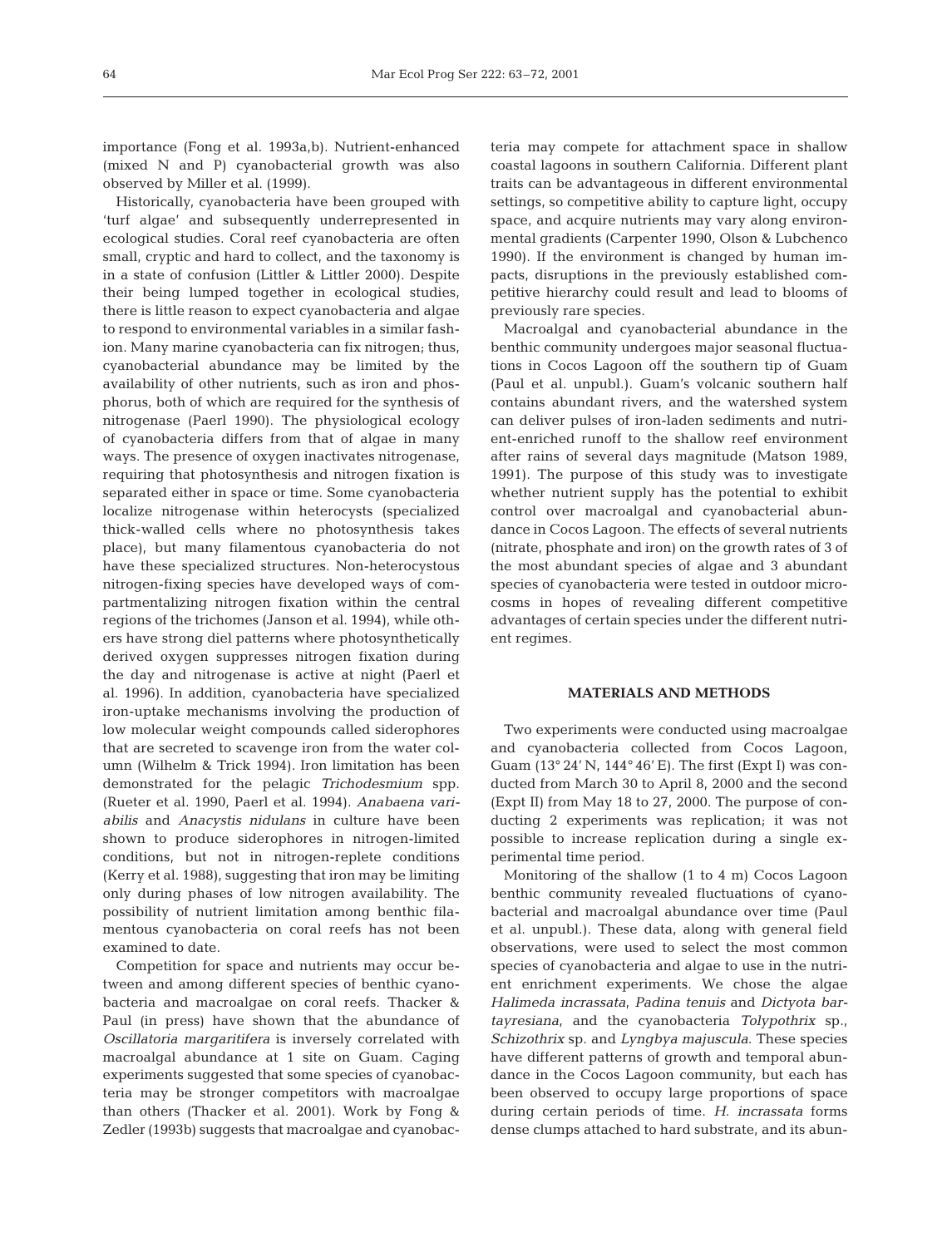dance does not seem to vary as greatly on a temporal scale as the other species used. Abundance of *P. tenuis* varies substantially on a temporal scale, and it is observed to change morphology from leafy, loosely attached mats to the more cryptic Vaughaniella stage when herbivory is high. *D. bartayresiana* forms loosely attached thickets where individual thalli are hard to identify, and abundance seems to vary seasonally. *Tolypothrix* sp. is a heterocystous cyanobacterium and forms button-like colonies which together form dense, carpet-like populations. *Tolypothrix* sp. grows epiphytically on *Padina* spp., *Halimeda* spp and *Schizothrix* spp. (I.B.K. pers. obs.). *Schizothrix* sp. does not form aggregations, rather it occurs in isolated soft, cushionlike colonies widely distributed across the reef. *L. majuscula* has the consistency of human hair and forms tangled mats wrapped around the reef structure, often blanketing macroalgae and dead coral rubble. Both *Schizothrix* sp. and *L. majuscula* are nonheterocystous filamentous cyanobacteria suspected to be nitrogen fixers (Paerl 1990, Dennison et al. 1999). All 3 species of cyanobacteria form well-defined thalli that are easy to handle as a single entity; they are not delicate or film-like.

Algae and cyanobacteria were collected from the shallow (1 to 4 m depth) lagoon and placed in flowing seawater at the University of Guam Marine Laboratory until pieces were selected for use. Set-up of the experiment spanned a 36 h time period. Small thalli or pieces of thalli of approximately equal size were selected on the basis of apparent health and appropriate size, cleaned of macroepiphytes and invertebrates as best as possible, and weighed fresh. Fresh weight was obtained after removing excess water via a specific number of spins (different for each species) in a salad spinner and blotting each piece on a paper towel. One piece of each species was then sewn to an artificial substrate (flexible plastic grid) with braided nylon fishing line. Each of the 6 thalli were sewn upright on each grid so that they were firmly attached at the base of the thallus. Species were organized in a consistent configuration as follows: starting at 12 o'clock and moving clockwise around the perimeter of the square grid, *Halimeda incrassata*, *Lyngbya majuscula*, *Padina tenuis*, *Tolypothrix* sp., *Dictyota bartayresiana*, and *Schizothrix* sp.

Initial fresh weights ranged from 0.075 to 1.75 g, but individuals were size-matched within replicate arrays and randomly assigned to treatments. The arrays were placed individually in plastic 1 l graduated beakers previously soaked in seawater for 24 h. Five arrays were prepared for each treatment for each experiment  $(n = 5)$ . To each beaker, 750 ml of filtered seawater (filtered with a 10 µm nominal rating filter bag) was added. Adding the appropriate concentrated stock sol-

ution to the ambient filtered seawater imposed 1 of 4 treatments, each aimed at bringing the nutrient to a level 1 order of magnitude above the ambient level measured at Cocos Lagoon. Stock solutions were prepared with Milli-Q  $18 \text{ M}\Omega$  deionized water so that adding 1 ml (or 0.5 ml in the case of Fe-enrichment) of stock solution resulted in the desired level of nutrient enhancement.  $NaNO<sub>3</sub>$  stock solution was added so that the final  $NO<sub>3</sub>$  concentration was 5  $\mu$ M above ambient (see Table 1) in the N+ treatment.  $NaH_2PO_4·H_2O$  was added so that the final concentration was 1  $\mu$ M PO<sub>4</sub> above ambient concentration in the P+ treatment. An equimolar stock solution of  $FeSO_4·7H_2O$  and EDTA was added to bring final concentrations of Fe to 0.5 µM above ambient concentration for the Fe+ treatment. The control treatments received 1 ml of distilled water. Water was exchanged and treatments were re-imposed in each microcosm on every third day (see below).

Water samples were taken from the filtered seawater source at the time of each water exchange to measure ambient nutrient and iron levels in the marine laboratory seawater system. Samples were taken in 125 ml pre-soaked acid washed HDPE Nalgene bottles and frozen until analysis (nutrient samples) or kept at room temperature (iron samples). Water sample nutrient analyses ( $NH_4-N$ ,  $NO_x-N$  and  $PO_4-P$ ) were performed using a Lachat QuikChem® FIA+ 8000 automated ion analyzer. Iron analyses were conducted using the reagent ferrozine according to Stookey (1970) and Murray & Gill (1978). In addition to the exchange water, water samples were taken from the microcosms immediately after nutrient addition (to confirm treatments) and after the last 3 d period of the second experiment (to measure uptake of nutrients and iron).

Microcosms were kept outdoors in natural sunlight. A clear Plexiglas cover (transparent to ultraviolet radiation) was placed over the experimental set-up to keep rainwater from entering the microcosms. After the third day of the first experiment, 1 layer of neutral density screening was added to the rain cover because slight bleaching was observed in *Halimeda incrassata*. The screening + rain cover resulted in a 55% reduction in the intensity of ambient photosynthetically active radiation (PAR), and a 51% reduction in ambient UVA intensity. Light measurements were made with an IL1700 Research Radiometer (International Light Inc., Newburyport, MA) alternately fitted with a PAR sensor (410 to 770 nm) and a UVA sensor (330 to 375 nm). These % light reductions were similar to those measured at 4 m at Cocos Lagoon on October 3, 2000.

Microcosms were placed upon a grate in a vigorously flowing open seawater bath so that the water level within the microcosms was slightly higher than the surrounding flowing seawater. This arrangement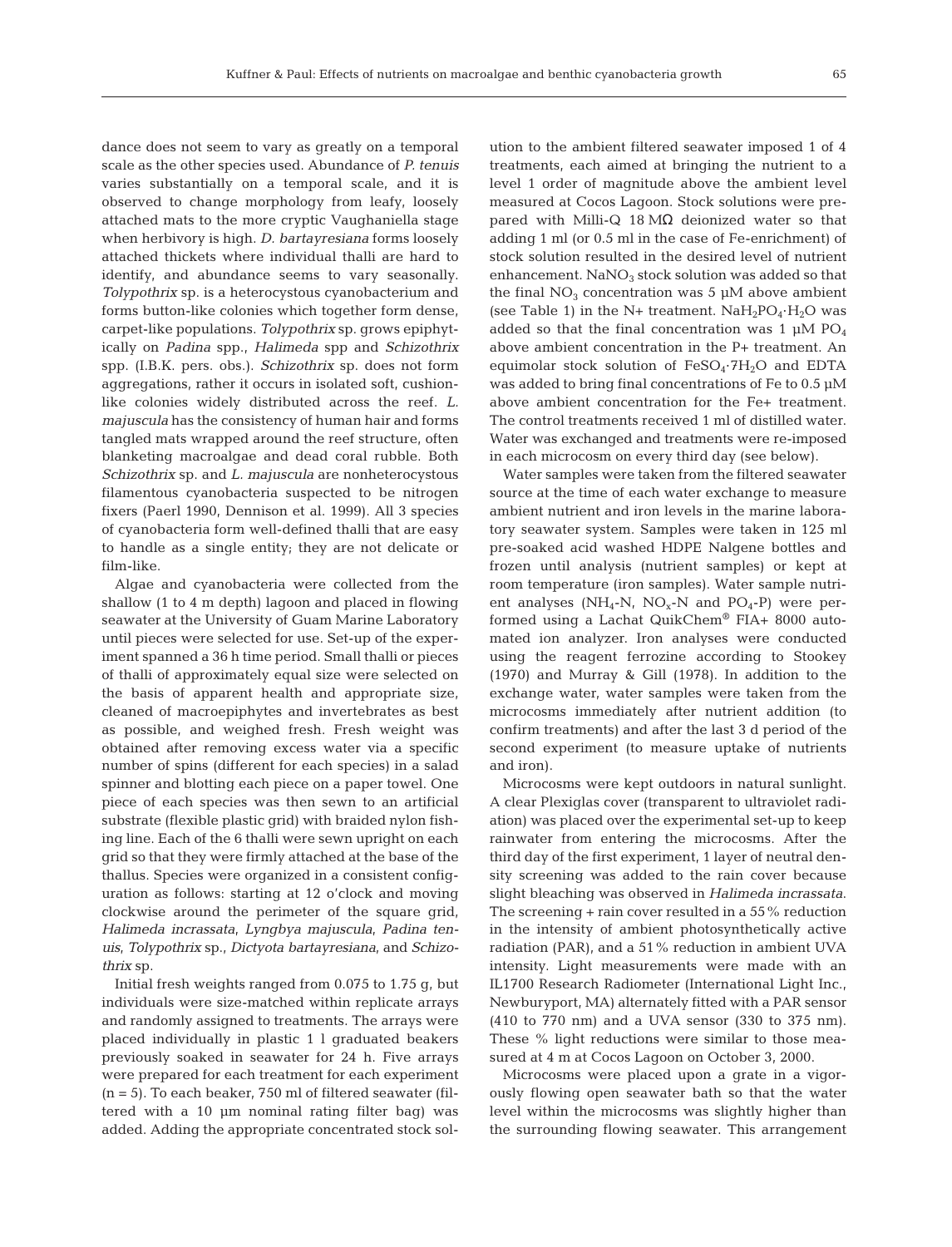|                     | Values are means with (SE) where applicable. na = data not available |                            |                            |                            |              |
|---------------------|----------------------------------------------------------------------|----------------------------|----------------------------|----------------------------|--------------|
|                     | $\mathbf n$                                                          | $\mu$ M NO <sub>v</sub> -N | $\mu$ M NH <sub>4</sub> -N | $\mu$ M PO <sub>4</sub> -P | $\mu$ M Fe   |
| <b>Cocos Lagoon</b> |                                                                      |                            |                            |                            |              |
| $(1998 - 1999)$     | 12                                                                   | 0.24(0.06)                 | na                         | 0.06(0.01)                 | na           |
| 28 Mar 2000         | 3                                                                    | na                         | na                         | na                         | 0.036(0.003) |
| 16 May 2000         | $\mathbf{1}$                                                         | 0.23                       | < 0.15                     | < 0.03                     | 0.101        |
| Expt I              |                                                                      |                            |                            |                            |              |
| Exchange 1          | 1                                                                    | 0.57                       | < 0.15                     | < 0.03                     | 0.025        |
| Exchange 2          | $\mathbf{1}$                                                         | 0.43                       | < 0.15                     | < 0.03                     | 0.025        |
| Exchange 3          | $\mathbf{1}$                                                         | 0.93                       | 0.64                       | < 0.03                     | < 0.015      |
| Expt II             |                                                                      |                            |                            |                            |              |
| Exchange 1          | $\mathbf{1}$                                                         | 1.49                       | < 0.15                     | < 0.03                     | 0.073        |
| Exchange 2          | $\mathbf{1}$                                                         | 1.15                       | < 0.15                     | < 0.03                     | 0.079        |
| Exchange 3          | $\mathbf{1}$                                                         | 1.56                       | < 0.15                     | < 0.03                     | 0.061        |
| <b>Before</b>       |                                                                      |                            |                            |                            |              |
| Control             | 3                                                                    | 0.71(0.03)                 | < 0.15                     | < 0.03                     | 0.044(0.002) |
| $+N$                | 3                                                                    | 5.86(0.24)                 | < 0.15                     | < 0.03                     | na           |
| $+P$                | 3                                                                    | 0.84(0.13)                 | < 0.15                     | 0.85(0.02)                 | na           |
| $+Fe$               | 3                                                                    | na                         | na                         | na                         | 0.38(0.020)  |
| After               |                                                                      |                            |                            |                            |              |
| Control             | 3                                                                    | < 0.07                     | 2.18(1.91)                 | < 0.03                     | 0.13(0.005)  |

 $+N$   $3$   $< 0.07$   $0.38$   $(0.12)$   $< 0.03$  na +P 3 0.08 (0.01) 0.38 (0.23) <0.03 na +Fe 3 na na na 0.19 (0.007)

Table 1. Measurement of nutrients and iron in water samples taken before, during and after the 2 experiments. 'Exchange' samples are from the filtered seawater used during water exchanges, representing background levels of nutrients to which concentrated stock solutions were added. 'Before' samples are levels measured just after the addition of stock solutions and before uptake by algae and cyanobacteria commenced. 'After' samples are levels measured after 3 d of uptake by the organisms.

was intended to provide temperature control. Temperatures inside the microcosms matched those of the surrounding bath water with the exception that on cloudless, hot days for about 1 h in the afternoon, microcosm temperatures were 1 to 2°C above the bath water. Water movement within the microcosms was created with aeration delivered via glass pipettes. Intensity of bubbling was adjusted so that thalli gently waved back and forth. Salinity was adjusted within the microcosms each day by adding Milli-Q 18 MΩ deionized water to obtain the original volume of 750 ml. Microcosms lost approximately 25 ml  $d^{-1}$  to evaporation, which corresponded to a 0.5 ppt rise in salinity. Positions of microcosms within the experimental set-up were rotated daily to minimize positional effects created by differences in shading, bubbling and other positionsensitive factors.

Water within the microcosms was exchanged every 3 d with filtered water from the marine laboratory seawater system and enriched with respective stock solutions. The artificial substrates were wedged into the bottom of the containers in a way that allowed the water to be poured out without disturbing the algae and cyanobacteria. After the third 3 d enrichment period, thalli were removed from the grids and weighed fresh as described above. *Tolypothrix* sp. released large quantities of hormogonia (= modified filaments associated with reproduction and dispersal) during the experiments. This output was measured using digital photography of the container bottoms and calculating the area of the container covered with hormogonia using SigmaScan Pro 5.

Growth rates for the 2 experiments plus the area of hormogonia released by *Tolypothrix* sp. were analyzed in 2-way ANOVA using SAS version 6.12 and Statistix<sup> $\circ$ </sup> version 2.0. The factors were treatment, with 4 levels, and experiment, with 2 levels. Normality of the data was confirmed using normal probability plots, and equality of variances was confirmed with the Hartley test (Neter et al. 1990). ANOVA *F*-statistics were adjusted for unequal sample sizes when data sets were unbalanced by using Type III sums of squares reported by SAS or by hand calculation as specified in the Statistix© user's manual.

#### **RESULTS**

# **Confirmation of treatments**

Ambient seawater from the laboratory seawater system used to fill the microcosms at each water exchange had an average nitrate/nitrite-N level of 0.64  $\mu$ M  $\pm$ 0.15 SE during the first experiment and  $1.4 \mu M \pm 0.13$  SE during the second (Table 1). These  $NO<sub>x</sub>$  values are slightly above those measured in Cocos Lagoon where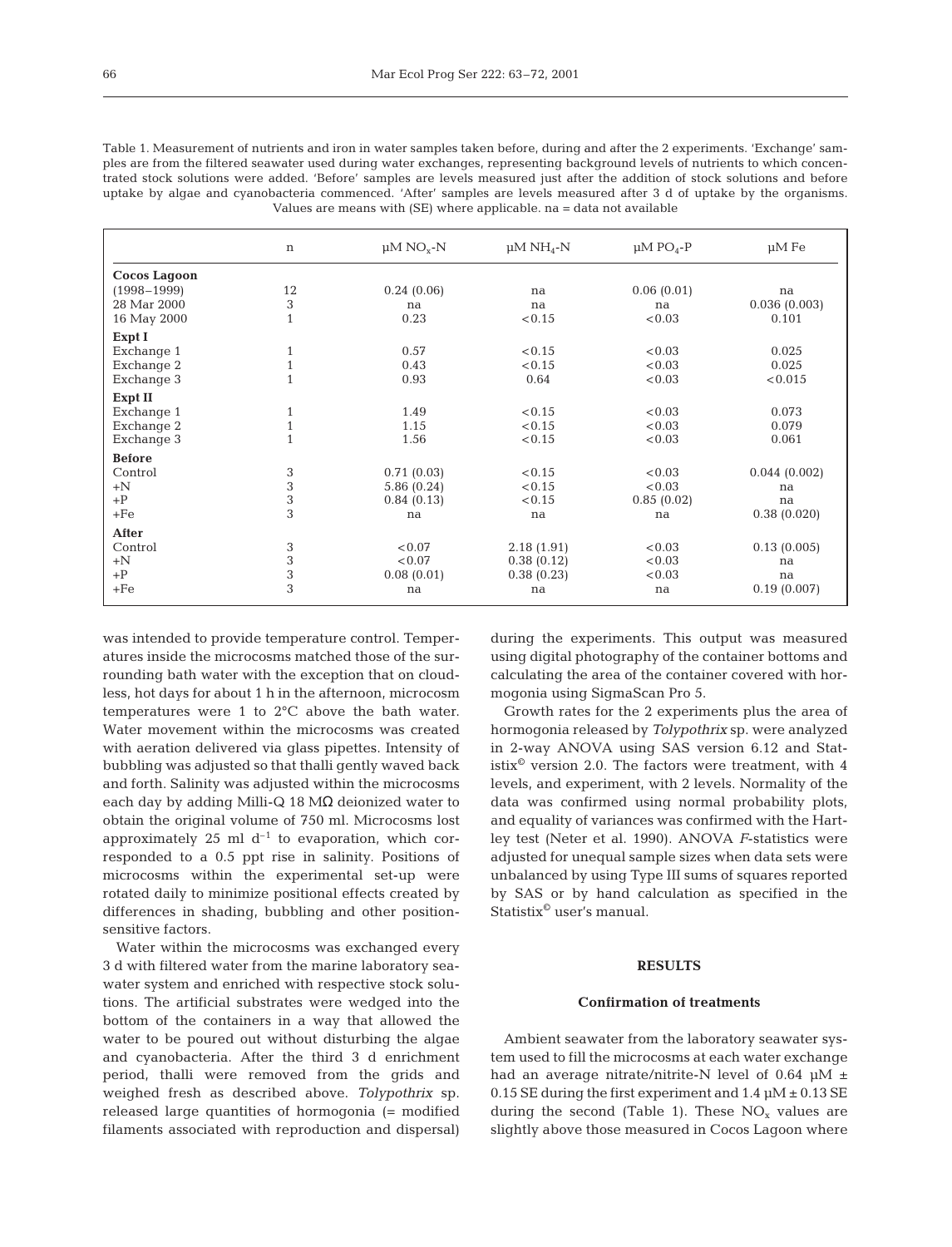Fig. 1. Mean (±SE)<br>gram-specific growth gram-specific rate for the 6 species averaged over the 4 nutrient treatments for Expts I and II.  $n = 20$ except where marked otherwise. For simplicity, the genus is used to label the different species



the algae and cyanobacteria originated (Table 1). Ammonium and phosphate levels in the seawater system were at or below detection limits  $( $0.15$  and  $$0.03$  µM$$ respectively). Ambient iron in the seawater system was also low during the first experiment  $( $0.025 \mu M$ )$ , but was slightly higher in the second experiment  $(0.071 \,\mathrm{\upmu M})$ . Nutrient enhancement was confirmed for  $NO_{x}$ ,  $PO_{4}$  and Fe during the third water exchange of the second experiment (Table 1). After the addition of stock solutions, NO<sub>x</sub> was 5.86  $\mu$ M  $\pm$  0.24 SE, PO<sub>4</sub> was 0.85  $\mu$ M  $\pm$  0.02 SE, and Fe was  $0.38 \pm \mu M 0.02$  SE (n = 3).

# **Growth of algae and cyanobacteria**

In general, the pigmentation and appearance of the 6 species appeared normal over the course of the experiment. Because *Halimeda incrassata* became slightly bleached during the first couple of days of the first experiment, a neutral density shade cloth was added to the Plexiglas rain cover to reduce light intensity. *H. incrassata* returned to original pigmentation by the next day with the exception of 2 of the samples that died, necessitating their removal from the data set. During the second experiment, blade material was lost from 3 *Padina tenuis* , and associated sediments were lost from a *Tolypothrix* sp. individual. As change in mass could not be measured for these replicates, they were removed from the data analysis as well.

Overall gram-specific growth rate of *Lyngbya majuscula* was approximately 9 times greater than the average growth of the other 5 species during both experiments, regardless of nutrient regime (Fig. 1). By the end of the first 9 d experiment, the mats of *L. majuscula* had more than doubled their original fresh weights. During the second experiment, the mats nearly quadrupled their original fresh weights.

Nutrient treatment was not statistically significant in affecting the growth of *Padina tenuis*, *Dictyota bartayresiana* or *Halimeda incrassata* (Fig. 2, Table 2). However, the p-value for the *D. bartayresiana* treatment effect was <0.056, suggesting that treatment may have affected growth (Table 2). Least squares means analyses revealed that the enhanced N treatment resulted in the highest growth followed by the iron,



Fig. 2. Mean  $(\pm SE)$  gram-specific growth rate of algae in Expts I and II. n = 5 except where marked otherwise. Treatments are C = control, F = Fe-enrichment, P =  $PO<sub>4</sub>$ -enrichment, and  $N = NO_3$ -enrichment. Note different *y*-axis scaling for each species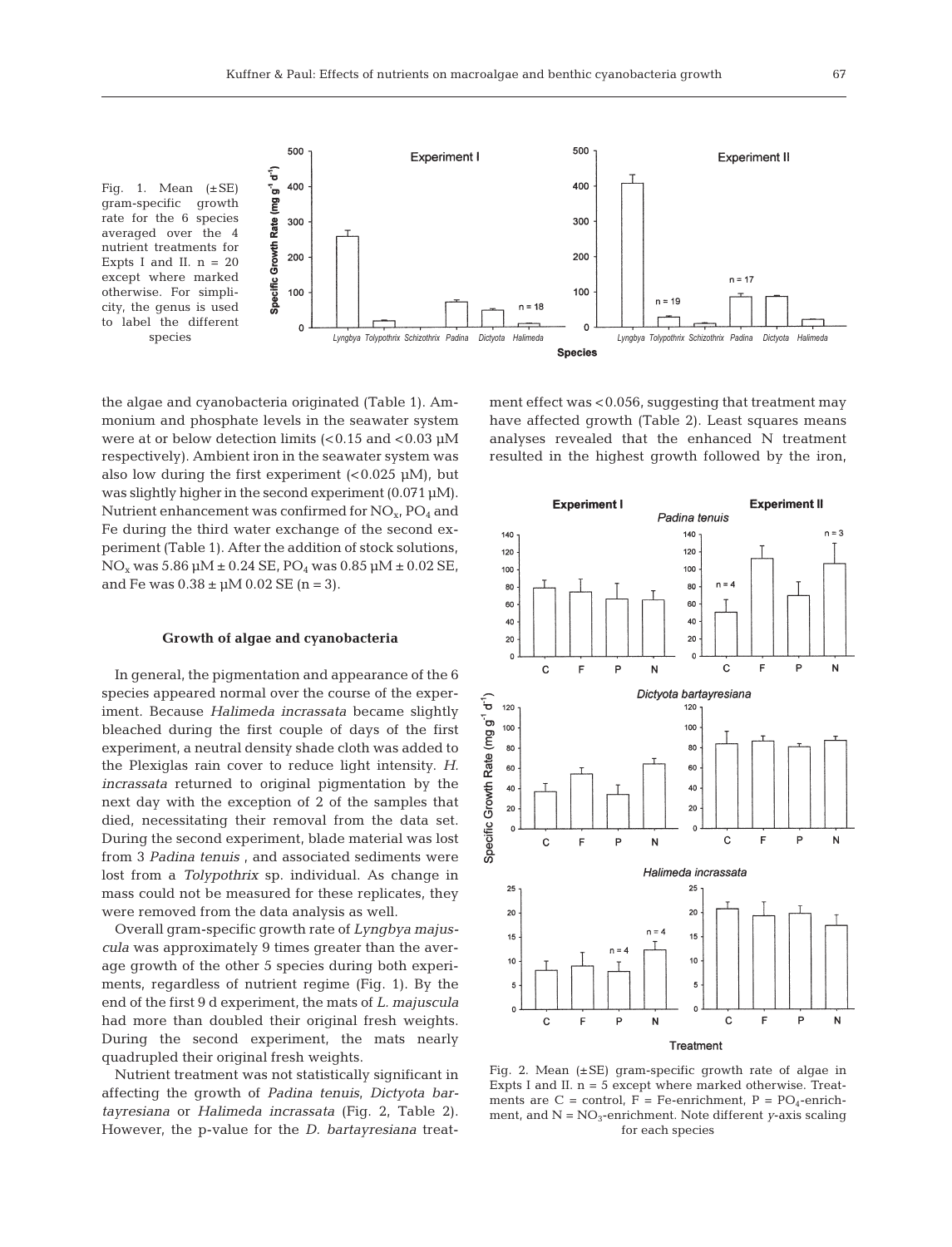Table 2. Summary of ANOVA results for growth of 3 species of algae and 3 species of cyanobacteria, and the area covered by hormogonia released by *Tolypothrix* sp. p-values less than 0.05 highlighted in bold

|                               | df | MS     | F    | p        |  |  |  |  |
|-------------------------------|----|--------|------|----------|--|--|--|--|
| Padina tenuis                 |    |        |      |          |  |  |  |  |
| Treatment                     | 3  | 1781   | 1.77 | 0.176    |  |  |  |  |
| Experiment                    | 1  | 1657   | 1.64 | 0.210    |  |  |  |  |
| Interaction                   | 3  | 2354   | 2.34 | 0.095    |  |  |  |  |
| Error                         | 29 | 1008   |      |          |  |  |  |  |
| Dictyota bartayresiana        |    |        |      |          |  |  |  |  |
| Treatment                     | 3  | 740    | 2.79 | 0.056    |  |  |  |  |
| Experiment                    | 1  | 13867  | 52.3 | < 0.0001 |  |  |  |  |
| Interaction                   | 3  | 350    | 1.32 | 0.284    |  |  |  |  |
| Error                         | 32 | 265    |      |          |  |  |  |  |
| Halimeda incrassata           |    |        |      |          |  |  |  |  |
| Treatment                     | 3  | 1.53   | 0.07 | 0.976    |  |  |  |  |
| Experiment                    | 1  | 940    | 42.2 | 0.0001   |  |  |  |  |
| Interaction                   | 3  | 27.5   | 1.24 | 0.313    |  |  |  |  |
| Error                         | 30 | 22.3   |      |          |  |  |  |  |
| Lyngbya majuscula             |    |        |      |          |  |  |  |  |
| Treatment                     | 3  | 45472  | 8.37 | 0.0003   |  |  |  |  |
| Experiment                    | 1  | 221801 | 40.8 | 0.0001   |  |  |  |  |
| Interaction                   | 3  | 7701   | 1.42 | 0.256    |  |  |  |  |
| Error                         | 32 | 5432   |      |          |  |  |  |  |
| Schizothrix sp.               |    |        |      |          |  |  |  |  |
| Treatment                     | 3  | 4.07   | 0.06 | 0.983    |  |  |  |  |
| Experiment                    | 1  | 1450   | 19.7 | 0.0001   |  |  |  |  |
| Interaction                   | 3  | 45.9   | 0.62 | 0.605    |  |  |  |  |
| Error                         | 32 | 73.6   |      |          |  |  |  |  |
| Tolypothrix sp.               |    |        |      |          |  |  |  |  |
| Treatment                     | 3  | 296    | 1.59 | 0.212    |  |  |  |  |
| Experiment                    | 1  | 728    | 3.91 | 0.057    |  |  |  |  |
| Interaction                   | 3  | 161    | 0.87 | 0.469    |  |  |  |  |
| Error                         | 31 | 186    |      |          |  |  |  |  |
| Hormogonia of Tolypothrix sp. |    |        |      |          |  |  |  |  |
| Treatment                     | 3  | 53458  | 2.08 | 0.122    |  |  |  |  |
| Experiment                    | 1  | 84787  | 3.31 | 0.078    |  |  |  |  |
| Interaction                   | 3  | 3418   | 0.13 | 0.940    |  |  |  |  |
| Error                         | 32 | 25651  |      |          |  |  |  |  |

control, and phosphate treatments. *P. tenuis* showed possible Fe- and N-limited growth during the second experiment but not the first, as suggested by the pvalue of 0.095 for the interaction term (Fig. 2, Table 2). If the *P. tenuis* data from the second experiment are analyzed separately with a non-parametric Kruskal-Wallis 1-way ANOVA, the treatment effect is significant ( $p < 0.04$ ). Comparisons of mean ranks by treatment revealed that growth was enhanced by Feenrichment compared to controls at the  $\alpha$  = 0.10 level. *D. bartayresiana* and *H. incrassata* both grew more during the second experiment compared to the first (p < 0.0001, Table 2).

The cyanobacteria as a group did not respond in a consistent manner to the different treatments. The growth of *Lyngbya majuscula* was significantly affected by treatment  $(p < 0.0003,$  Table 2), showing

enhanced growth rates in the phosphate treatment (Tukey's Studentized Range test, α <0.05). Also, *L. majuscula* grew more during the second experiment than it did in the first  $(p < 0.0001$ ; Table 2, Figs 1 & 3). Growth of *Schizothrix* sp. was the lowest of all the species, with no appreciative gain in mass during the first experiment, and only slight positive growth in the second experiment (Figs 1 & 3). The effect of experiment was significant ( $p < 0.0001$ ), but treatment was not (Table 2).

Increase in fresh weight may not have been the optimal way of tracking the growth of *Tolypothrix* sp. because of 2 observations. First, colonies of *Tolypothrix* sp. were heavily epiphitized and were home to diverse and cryptic fauna that were extremely difficult to remove, including small polychaetes, foraminifera, gastropods, and various crustaceans. Since the growth of these organisms and the growth of the epiphytes



Fig. 3. Mean (±SE) gram-specific growth rate of cyanobacteria in Expts I and II. n = 5 except where marked otherwise. Treatment abbreviations as in Fig. 2. Note different *y*-axis scaling for each species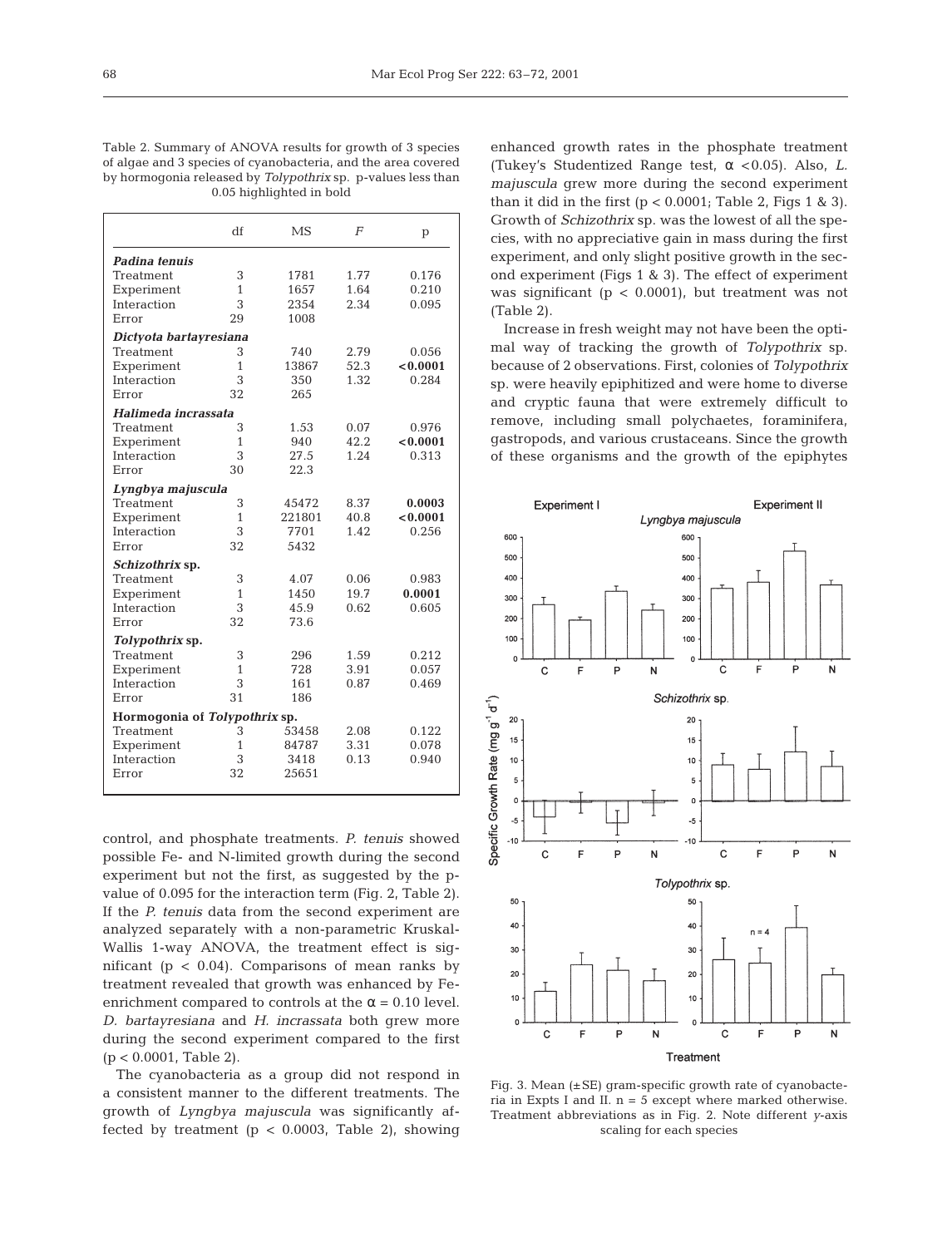

cannot be separated from the growth of the cyanobacterial colony itself, the measurement of growth represents the entire community living within the *Tolypothrix* sp. colony. Growth of the *Tolypothrix* sp. communities was not affected by treatment, but overall growth was higher in the second experiment compared with the first (experiment effect p < 0.057; Fig. 3, Table 2). Second, *Tolypothrix* sp. shed a substantial quantity of hormogonia into the water column. The hormogonia settled onto the bottom surfaces of the microcosms, as well as on to *Padina tenuis*, *Halimeda incrassata*, and to some extent *Schizothrix* sp., but did not seem to adhere to *Dictyota bartayresiana* or *Lyngbya majuscula*. Digital photographic analyses of hormogonia release revealed that more hormogonia were released during the first experiment compared to the second, but this was not statistically significant ( $p <$ 0.078; Fig. 4, Table 2). Treatment was not statistically significant in determining hormogonia release either  $(p < 0.122)$ . However, there were 2 outliers in the data; 1 control microcosm in the first experiment, and 1 phosphate treatment microcosm in the second experiment, which released exceptionally large quantities of hormogonia. If these 2 outliers are removed from the data set, the treatment effect becomes significant ( $p <$ 0.025), as does the experiment effect ( $p < 0.005$ ), suggesting that release of hormogonia may have been stimulated by phosphate enrichment.

# **DISCUSSION**

Under all nutrient regimes, *Lyngbya majuscula* was the most competitive species among the 6 chosen for this study, growing 9 times faster than the other 5 species. *L. majuscula* also displayed the only convincing treatment effect, with enhanced growth in the phosphate-enriched microcosms. The release of hormogonia by *Tolypothrix* sp. also may have been enhanced by phosphate enrichment, although further investigation is warranted.

Cyanobacteria did not show enhanced growth in the iron-enriched microcosms as expected. When nitrogen availability is low and iron availability high, it might be expected that cyanobacteria would be favored due to the availability of iron for the production of nitrogenase to fix nitrogen. However, the results of this study do not support this scenario. Perhaps the cyanobacteria here were iron-replete, or the production of siderophores was sufficient to chelate enough iron from the water column in all treatments. Another possibility is that nitrogen was not limiting in our experiments, especially in Expt II (Table 1), and thus nitrogenase (and hence iron) was not required in large amounts. In addition, Kudo & Harrison (1997) suggest that competing algae may have receptors for cyanobacteria-produced siderophores. In support of this, *Padina tenuis* displayed possible enhanced growth in the Feenriched microcosms during the second experiment. However, the presence of siderophores was not confirmed in our study.

Low nitrogen and high phosphorus conditions often favor cyanobacteria in fresh and saltwater systems (Sellner 1997). In our study, the growth of *Lyngbya majuscula*, and possibly the release of hormogonia by *Tolypothrix* sp., was phosphate-limited. Whole colony growth of *Tolypothrix* sp. and *Schizothrix* sp. were not affected by nutrient treatment. Previous examinations of nutrient limitation of benthic marine cyanobacteria have revealed mixed results. Dizon & Yap (1999) found that the biomass of sediment-associated microphytobenthic communities (dominated by diatoms and cyanobacteria) from a reef flat in the Philippines was enhanced by the addition of nitrate, but not by phosphate. Fong et al. (1993b) revealed that phosphate is of particular importance to cyanobacterial mats in the Tijuana River estuary in southern California.

The 3 species of algae investigated here did not show the expected nitrogen and/or phosphate limitation often observed in other studies (Lapointe 1989, 1997, Larned 1998, Schaffelke & Klumpp 1998). Larned (1998) reported higher growth in ammonium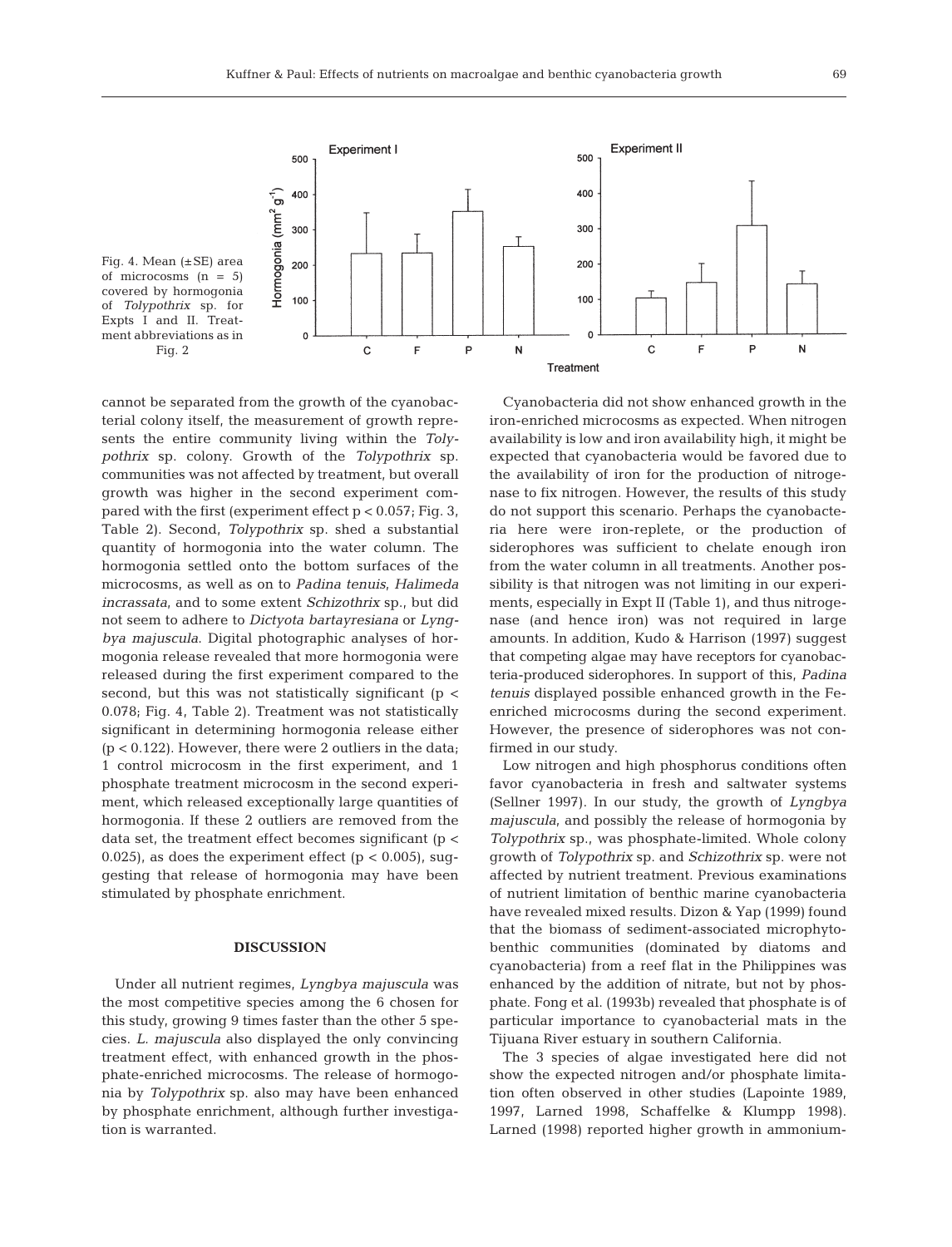enriched conditions compared to controls for *Padina japonica* in Kaneohe Bay, Hawaii. However, ambient nitrate levels were 0.25 µM in that study, which is one third to one sixth of those reported in the ambient seawater used in our experiment. Specific growth rates  $(q q^{-1} d^{-1})$  of *P. tenuis* reported for the controls in our experiment were about double those reported by Larned (1998) for the ammonium-enriched treatment for *P. japonica*. It is possible that our algae were nitrogen-replete. This could have been from storage of nitrogen taken up in the field prior to collection, or from uptake during the 36 h preparation time spent in the marine laboratory seawater system. Schaffelke & Klumpp (1998) found that the magnitude of nutrientenhancement depends greatly on initial levels of nutrients stored in the thalli of *Sargassum baccularia*. A nitrogen replete state could also have been a result of uptake during the experiment, as background levels of nitrate in the laboratory sea water system were slightly higher than those reported at Cocos Lagoon where the algae were collected (Table 1). However, *Padina tenuis* suggested N-limitation during the second experiment, when nitrate levels were higher, rather than during the first experiment (Table 1). Another possibility is that the algae were benefiting from the release of fixed nitrogen (usually glutamine; Paerl 1990) by the cyanobacteria, and thus did not exhibit nitrate limitation. In support of this, levels of ammonium in the microcosms were higher than ambient levels by the end of the 3 d 'uptake' period in the control, nitrogen- and phosphate-enriched microcosms (Table 1). Yet another point to consider for the calcified species is that they were growth limited by calcium and/or carbonate depletion in the beaker; however, the thalli used were quite small (<1 g fresh weight) compared to the volume of water (750 ml).

The effect of 'experiment' was quite prominent in this study for both algae and cyanobacteria. *Dictyota bartayresiana*, *Halimeda incrassata*, *Lyngbya majuscula* and *Schizothrix* sp. grew faster during the second experiment compared to the first. A number of factors could have contributed to this effect, including slightly longer day length, warmer temperatures and higher ambient levels of nitrate (Table 1). It is also possible that the algae/cyanobacteria were in different phases of growth (e.g., reproductive, vegetative, senescent) during the different experiments.

Observations of hormogonia release by *Tolypothrix* sp. suggest direct competition among species of cyanobacteria and algae. Epiphitism is often observed in the field, with *Tolypothrix* sp. colonies growing firmly attached to and on top of *Padina tenuis*, *Halimeda incrassata*, and *Schizothrix* sp. Before we observed the release of hormogonia in the microcosms, the mode of propagation in this undescribed species of *Tolypothrix* was unknown to us. In the microcosms, hormogonia blanketed the plastic grid, the bottom of the microcosm, as well as *Padina tenuis*, *Halimeda incrassata*, and *Schizothrix* sp., suggesting this as the mechanism that allows *Tolypothrix* sp. to dominate large areas of the benthos in Cocos Lagoon. By the end of the 9 d experiments, the hormogonia had aggregated into 'protocolonies' at the base of each adult colony. This observation could help explain the occurrence of tightly packed monospecific mats of *Tolypothrix* sp. often observed at several sites on Guam. However, the alternative hypothesis that hormogonia release was a 'bail out' response in this study also needs to be entertained.

The *Tolypothrix* sp. hormogonia did not seem to settle on *Dictyota bartayresiana* or *Lyngbya majuscula*. This observation suggests that these species may have defense mechanisms against being fouled by *Tolypothrix* sp. hormogonia. Allelopathic interactions and chemical defenses have been found in several species of macroalgae. *Dictyota menstrualis* produces compounds that deter organisms from fouling its surface, and has been shown to be less heavily fouled in nature than other species of algae (Schmitt et al. 1995). Secondary metabolites from *Dictyota menstrualis* and *Dictyota ciliolata* have been found to cause larval mortality, abnormal development and reduced growth rates for 3 species of invertebrates common in the co-occurring fouling community (Schmitt et al. 1998). Walters et al. (1996) found 2 species in the genus *Dictyota* to be the most toxic and deterrent to bryozoan and polychaete larvae out of 12 algal species tested.

A striking observation made during the experiments was the substantial increase in volume of *Lyngbya majuscula*. By the end of each 9 d experiment, *L. majuscula* took up a much larger proportion of space within the microcosm than at the start. The overall dominance of *Lyngbya majuscula* with regards to space occupation within the microcosms indicates that this species may have superior mechanisms in obtaining space and/or nutrient resources. There may be a hierarchy in nutrient uptake, with some species exhibiting more efficient nutrient uptake kinetics than others. Thickness of cell walls, morphology of thallus/ colony, presence of epiphytes, or anything that would affect the movement of water across the organism could affect uptake rates of nutrients. Many studies that report nutrient limitation for algae tested 1 species at a time in isolation. Research here and by others (Fong & Zedler 1993) suggest that these results may not be realistically extrapolated to nature where interactions such as competition between species occur.

*Lyngbya majuscula* forms mats around the bases of corals and often blankets rubble areas of the reef. However, the mats are not omnipresent in the benthic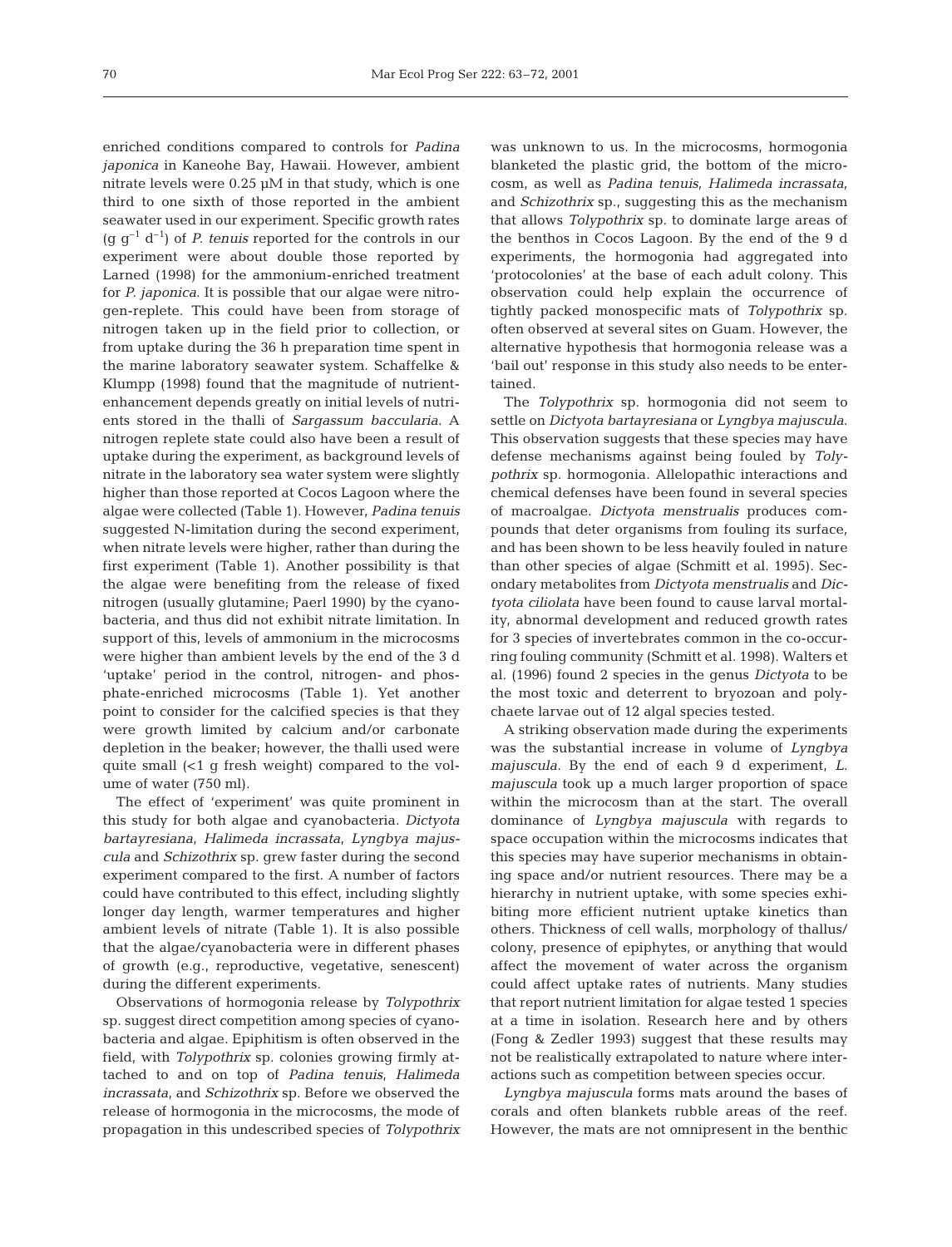community of Cocos lagoon, suggesting that the high capacity for greater short-term growth observed in this study does not necessarily translate to competitive advantage in the field. In addition to competing for light and attachment space by the addition of biomass, algae can expend energy fortifying the thallus against physical disturbance, fending off predators with noxious chemicals and calcium carbonate, and dispersing via production of vegetative spores and gametes. The allocation of resources towards these different aims will influence competitive interactions between algal and cyanobacterial species, the outcomes of which will vary along gradients in environmental variables (Carpenter 1990), herbivory in particular (Miller et al. 1999, Thacker et al. 2001).

From this study, we conclude that the cyanobacteria *Lyngbya majuscula* and *Tolypothrix* sp. could respond to phosphate enrichment by enhanced growth rates and increased dispersal, respectively. The next step in this research would be to investigate these same hypotheses in the field where complex interactions between all members of the benthic community, as well as environmental gradients, are in place. Factorial studies examining possible synergistic effects of nitrate, phosphate and iron would also be insightful.

*Acknowledgements.* We thank B. A. Womersley for help in the execution of the experiments. For water sample analyses, our thanks go to E. A. Matson for the iron measurements and L. Concepcion and R. Wood for the nutrient measurements. Our knowledge of the physiological ecology of cyanobacteria was greatly improved via discussions with H. W. Paerl. Comments by E. A. Matson greatly improved the manuscript. This is contribution number 23 of the US ECOHAB program, sponsored by NOAA, NSF, EPA, NASA, and ONR, and contribution number 453 of the University of Guam Marine Laboratory. Although the research described in this article has been funded wholly or in part by the United States Environmental Protection Agency through grant number R82-6220, it has not been subjected to the Agency's required peer and policy review and therefore does not necessarily reflect the views of the Agency and no official endorsement should be inferred.

#### LITERATURE CITED

- Aronson RB, Precht WF (2000) Herbivory and algal dynamics on the coral reef at Discovery Bay, Jamaica. Limnol Oceanogr 45:251–255
- Carpenter RC (1990) Competition among marine macroalgae: A physiological perspective. J Phycol 26:6–12
- Dennison WC, O'Neil JM, Duffy EJ, Oliver PE, Shaw GR (1999) Blooms of the cyanobacterium *Lyngbya majuscula* in coastal waters of Queensland, Australia. Bull Inst Oceanogr (Monaco) 19:501–506
- Dizon RM, Yap HT (1999) Short-term responses of coral reef microphytobenthic communities to inorganic nutrient loading. Limnol Oceanogr 44:1259–1267
- Done TJ (1992) Phase shifts in coral reef communities and their ecological significance. Hydrobiologia 247:121–132
- Fong P, Zedler JB (1993) Temperature and light effects on the seasonal succession of algal communities in shallow coastal lagoons. J Exp Mar Biol Ecol 171:259–272
- Fong P, Donohoe RM, Zedler JB (1993a) Competition with macroalgae and benthic cyanobacterial mats limits phytoplankton abundance in experimental microcosms. Mar Ecol Prog Ser 100:97–102
- Fong P, Zedler JB, Donohoe RM (1993b) Nitrogen vs. phosphorus limitation of algal biomass in shallow coastal lagoons. Limnol Oceanogr 38:906–923
- Hughes TP (1994) Catastrophes, phase shifts, and large-scale degradation of a Caribbean coral reef. Science 265: 1547–1551
- Hughes TP, Szmant AM, Steneck R, Carpenter R, Miller S (1999) Algal blooms on coral reefs: What are the causes? Limnol Oceanogr 44:1583–1586
- Hunter CL, Evans CW (1995) Coral reefs in Kaneohe Bay, Hawaii: two centuries of western influence and two decades of data. Bull Mar Sci 57:501–515
- Janson S, Carpenter EJ, Bergman B (1994) Compartmentalisation of nitrogenase in a non-heterocystous cyanobacterium: *Trichodesmium contortum*. FEMS Microbiol Lett 118:9–14
- Kerry A, Laudenbach DE, Trick CG (1988) Influence of iron limitation and nitrogen source on growth and siderophore production by cyanobacteria. J Phycol 24:566–571
- Kudo I, Harrison PJ (1997) Effect of iron limitation on the marine cyanobacterium *Synechococcus* grown on different N sources and irradiances. J Phycol 33:232–240
- Lapointe BE (1989) Macroalgal production and nutrient relations in oligotrophic areas of Florida Bay. Bull Mar Sci 44: 312–323
- Lapointe BE (1997) Nutrient thresholds for bottom-up control of macroalgal blooms on coral reefs in Jamaica and southeast Florida. Limnol Oceanogr 42:1119–1131
- Lapointe BE (1999) Simultaneous top-down and bottom-up forces control macroalgal blooms on coral reefs (Reply to the comment by Hughes et al.). Limnol Oceanogr 44: 1586–1592
- Larned ST (1998) Nitrogen- versus phosphorus-limited growth and sources of nutrients for coral reef macroalgae. Mar Biol 132:409–421
- Littler DS, Littler MM (2000) Caribbean reef plants. OffShore Graphics, Inc, Washington, DC
- Matson EA (1989) Biogeochemistry of Mariana Islands coastal sediments: terrestrial influence on delta<sup>13</sup>C, ash, CaCO<sub>3</sub>, Al, Fe, Si and P. Coral Reefs 7:153–160
- Matson EA (1991) Nutrient chemistry of the coastal waters of Guam. Micronesica 24:109–135
- McCook LJ (1999) Macroalgae, nutrients and phase shifts on coral reefs: scientific issues and management consequences for the Great Barrier Reef. Coral Reefs 18: 357–367
- Miller MW, Hay ME, Miller SL, Malone D, Sotka EE, Szmant AM (1999) Effects of nutrients versus herbivores on reef algae: A new method for manipulating nutrients on coral reefs. Limnol Oceanogr 44:1847–1861
- Murray JW, Gill G (1978) The geochemistry of iron in Puget Sound. Geochim Cosmochim Acta 42:9–19
- Neter J, Wasserman W, Kutner MH (1990) Applied linear statistical models: regression, analysis of variance, and experimental designs. Richard D. Irwin Inc, Burr Ridge, IL
- Olson AM, Lubchenco J (1990) Competition in seaweeds: Linking plant traits to competitive outcomes. J Phycol 26: 1–6
- Paerl HW (1990) Physiological ecology and regulation of  $N_2$ fixation in natural waters. Adv Microb Ecol 11:305–344